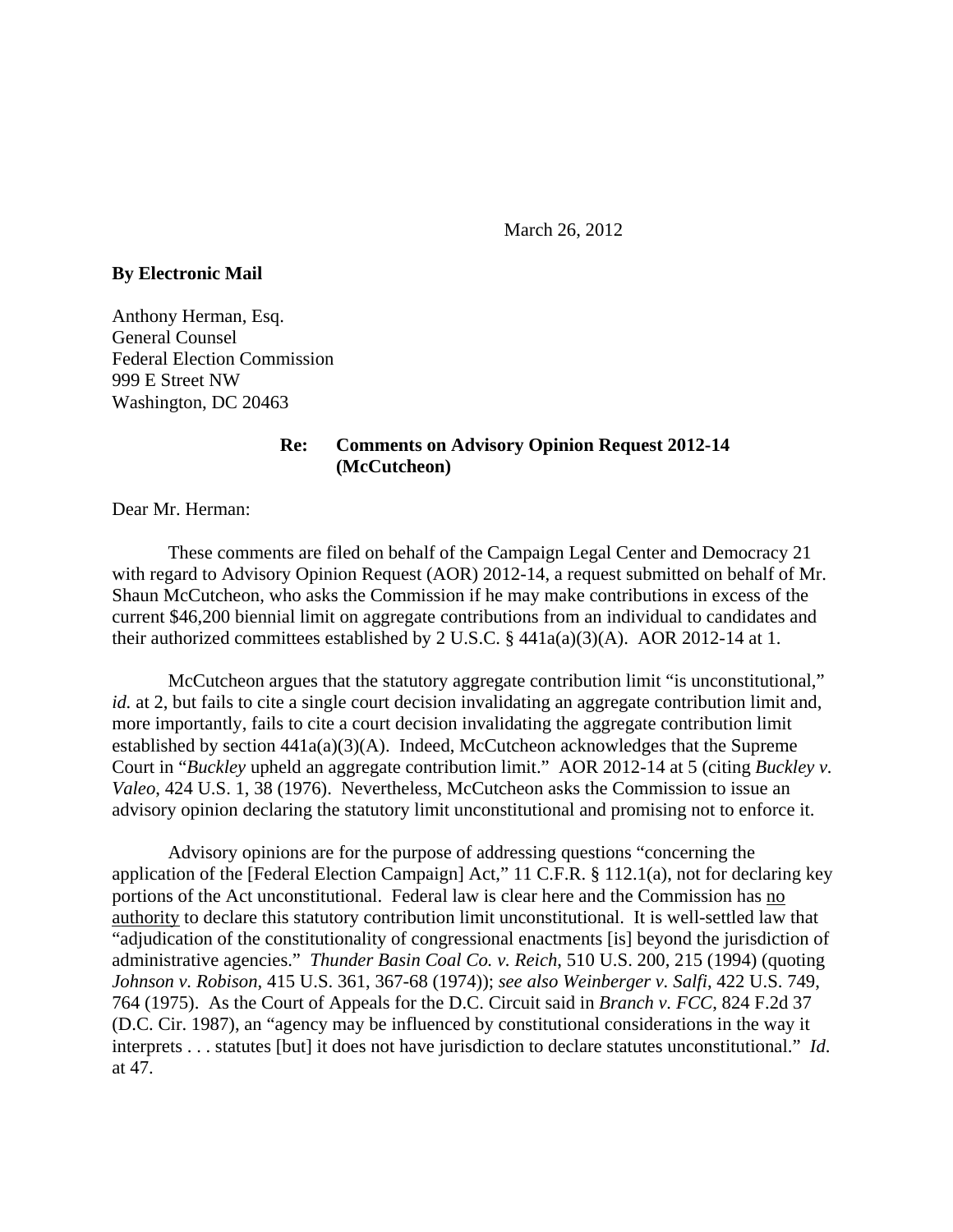McCutcheon cites no authority that would authorize the Commission to do what he asks. He acknowledges that the "Commission may be tempted to invoke 'restraint' and lean on both the letter of the statute and purported wisdom of Congress." AOR 2012-14 at 9. (In this statement, he appears to ignore the ruling in *Buckley* upholding the section 441a(a) aggregate limit.) In an effort to counter this "temptation," McCutcheon argues "it is not judicial restraint to accept an unsound, narrow argument just so the Court can avoid another argument with broader implications. Indeed, a court would be remiss in performing its duties were it to accept an unsound principle merely to avoid the necessity of making a broader ruling." *Id*. (quoting *Citizens United v. FEC*, 130 S. Ct. 876, 892 (2010) (emphasis added)). This passage from *Citizens United* is inapposite, and indeed proves the opposite point. Courts, not agencies, have the authority to invalidate a statute on constitutional grounds. The Commission is not a "court" and though a court does have the authority and responsibility to adjudicate the constitutionality of a duly enacted statute, the Commission does not.

The Commission has no choice in this matter but to opine that the aggregate contribution limit established by section  $441a(a)(3)(A)$  remains in full force and effect—and that if McCutcheon exceeds the limit he will violate federal law. The Commission cannot decide the law is unconstitutional. Indeed, the Commission's obligation is to defend the constitutionality of campaign finance laws enacted by Congress. When McCutcheon files the inevitable lawsuit for which this AOR is the obvious predicate, the Commission must meet McCutcheon in court and defend the law once again. $<sup>1</sup>$ </sup>

We appreciate the opportunity to submit these comments.

 $\overline{a}$ 

Sincerely,

*/s/ Fred Wertheimer /s/ J. Gerald Hebert*  Fred Wertheimer **J.** Gerald Hebert Democracy 21 Paul S. Ryan Campaign Legal Center

<sup>1</sup> Even though the Commission has no authority to reach the constitutional arguments made by McCutcheon, those arguments in any event lack merit. The *Buckley* Court relied on an anticircumvention rationale in upholding section 441a(a)(3), the aggregate limit on all federal contributions by a person, including contributions to non-candidate committees. Such contributions, the Court reasoned, might be passed through the committees to candidates, thus circumventing the candidate contribution limits. 424 U.S. at 38. McCutcheon seeks invalidation only of a subset aggregate limit—the limit on all of an individual's contributions to candidates—and maintains that no comparable anticircumvention purpose is served by this sub-aggregate limit. His argument is not correct. Without an aggregate cap on contributions to candidates, a wealthy individual could contribute, in the aggregate, over two million dollars to all of one party's candidates in an election cycle and, by doing so, curry the same type of access and influence that was traded in the era of party soft money. By restraining the ability of a wealthy individual to make outsized contributions in aggregate to a party's candidates, the limit at issue here very much serves the Act's core anti-corruption purposes.